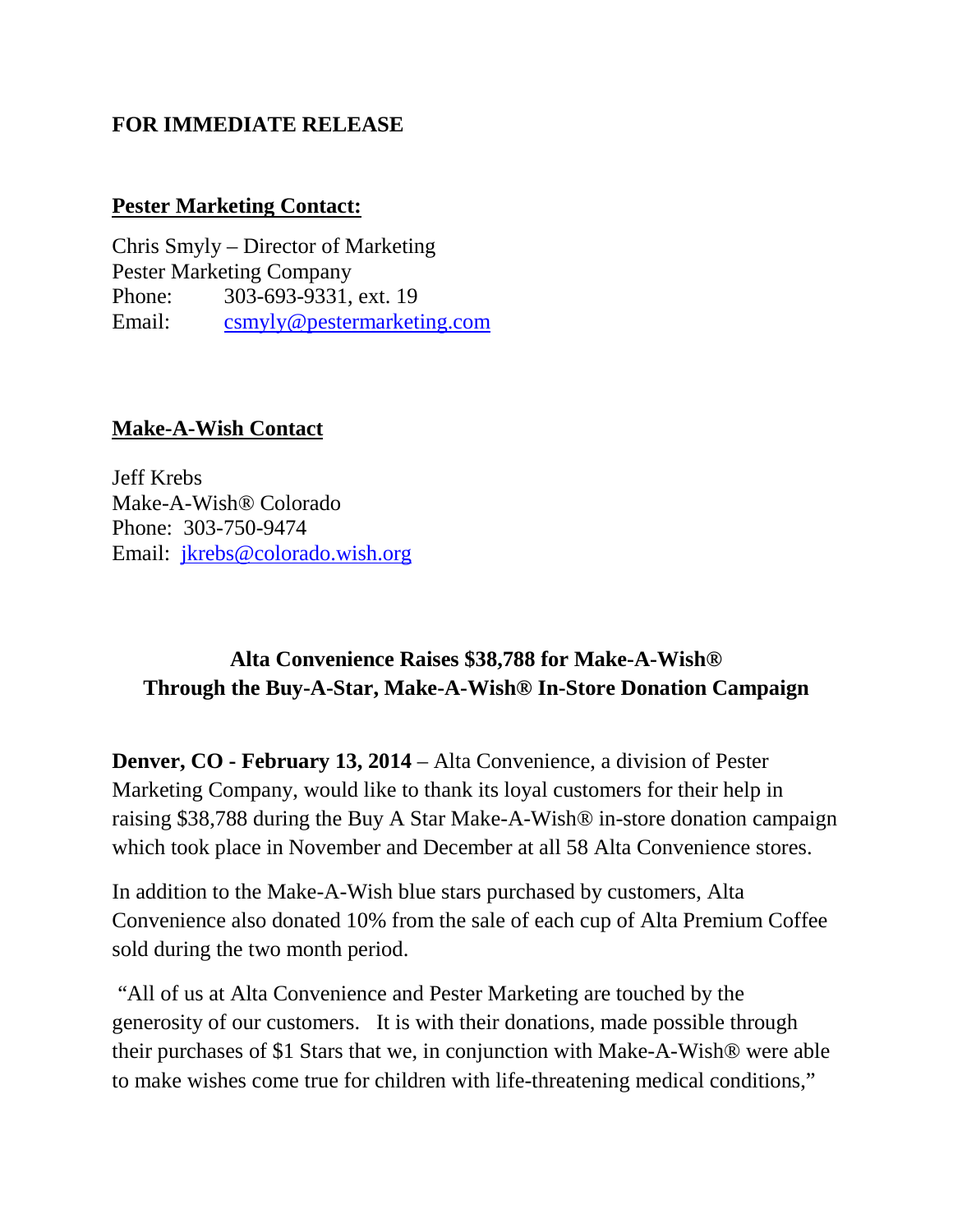states Rich Spresser, President and CEO of Pester Marketing Company. "As a result of this successful first year partnership with Make-A-Wish, we are pleased to be able to help grant wishes in Colorado, Kansas, New Mexico and Nebraska."

Alta Convenience and Pester Marketing Company look forward to continuing its partnership with Make-A-Wish, hoping to bring smiles, joy and wishes to children whom are so brave in their battles against their life-threatening illnesses.

## **About Pester Marketing and Alta Convenience**

Pester Marketing; the parent company to Alta Convenience is a privately held company in business for over 60 years with 58 convenience stores located in 4 states (Colorado, Kansas, Nebraska and New Mexico).

In addition to the retail side of the business, Pester Marketing's wholesale subsidiary, Alta Fuels, located in Colorado is a major supplier of transportation fuels and a pioneer in bio-fuels, both E85 and Bio-Diesel. Alta Fuels also carries a full line of ExxonMobil lubricants through its subsidiary Alta Lubricants serving customers in southern Colorado and northern New Mexico. The Company also owns and operates its own fuel transportation company, Alta Transportation.

In 2013, Pester Marketing Company established an Employee Stock Ownership Plan (ESOP), making 11 percent of the Company employee-owned.

### **About Make-A-Wish ®**

Make-A-Wish® grants the wishes of children with life-threatening medical conditions to enrich the human experience with hope, strength and joy. According to a 2011 U.S. study of wish impact, most health professionals surveyed believe a wish-come-true can have positive impacts on the health of children. Kids say wishes give them renewed strength to fight their illnesses, and their parents say